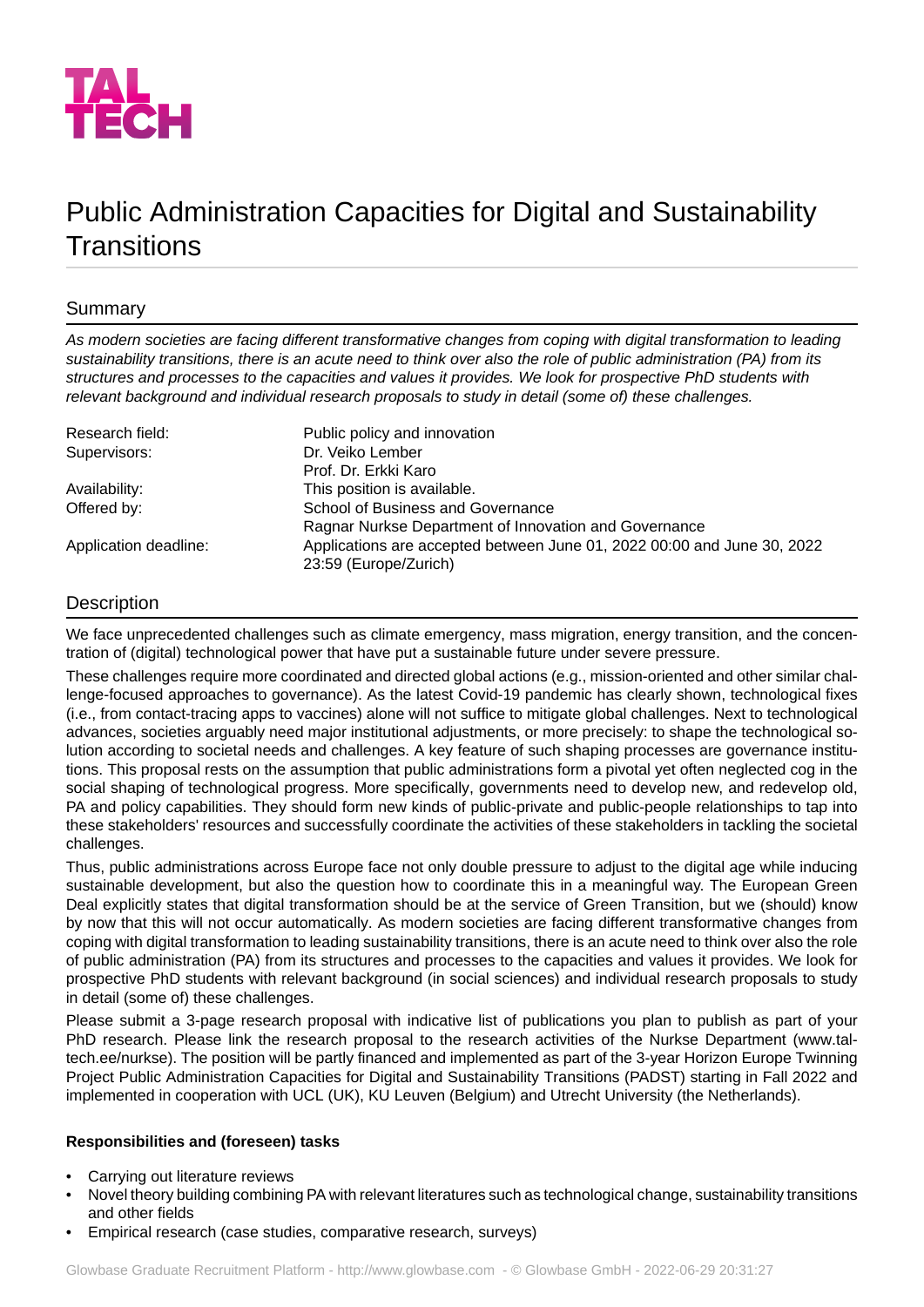

- Writing research papers and policy briefs / blogs
- Supporting administration of research projects
- Lecturing on the topics of PhD research

#### **Applicants should fulfil the following requirements:**

- a master's degree in social sciences (preferably in public administration, political science or economics)
- a clear interest in the topic of the position
- excellent command of English
- strong and demonstrable writing and analytical skills
- capacity to work both as an independent researcher and as part of an international team
- capacity and willingness to provide assistance in organizational tasks relevant to the project

#### **We offer:**

- 4-year PhD position in one of the largest, most internationalized and leading social science research centers in Estonia with a large portfolio of ongoing pan-European and national public administration, digital governance and innovation studies projects
- The chance to do high-level research in one of the most dynamic digital government contexts globally
- Opportunities for conference visits, research stays and networking with globally leading universities and research centers in the fields of public administration, innovation studies and digital government
- The position will be partly finances and implemented as part of the 3-year Horizon Europe Twinning Project "Public Administration Capacities for Digital and Sustainability Transitions" (PADST) starting in Fall 2022.

#### **About the department**

The Ragnar Nurkse Department of Innovation and Governance (RND) is an interdisciplinary research center of Tallinn University of Technology that focuses on socially relevant and future-oriented research and teaching issues:

- models and practices of governance and public administration globally
- fiscal governance and fiscal bureaucracies
- digital transformation of societies: datafication, public services, state-citizen relations, and smart cities in the digital era
- commons-based peer-to-peer technologies, its' governance and potential new production models
- science and innovation policies and its' management
- science and technology studies.

RND is a highly internationalised department and engages some of the top international thinkers and researchers in its research fields. Next to a fully English taught PhD degree it offers a MA degree in Technology Governance and Digital Transformations, and a unique Erasmus Mundus joint MSc programme in Public Sector Innovation and e-Governance in cooperation with KU Leuven (Belgium) and University of Münster (Germany). RND and its staff have coordinated or been involved in a multitude of international research projects with the EU (ERC, H2020, HE, FP7, INTERREG, COST), UN (UNDP), OECD (SIGMA),

INET, and have participated in various European Commission working groups (the EU's Lisbon Agenda Group, Expert Group on Managing Risks in Public Technology Procurement, Expert Group on Public Sector Innovation). Recently RND initiated a major, 32 MEUR international R&D project on Smart Cities (FinestTwins). RND is also engaged in several international associations, such as the European Master in

Public Administration program (EMPA), European Inter-University Association on Society, Science and Technology (ESST), and the European Group for Public Administration (EGPA) where RND coordinates the Permanent Study Group onPublic Administration, Technology and Innovation.